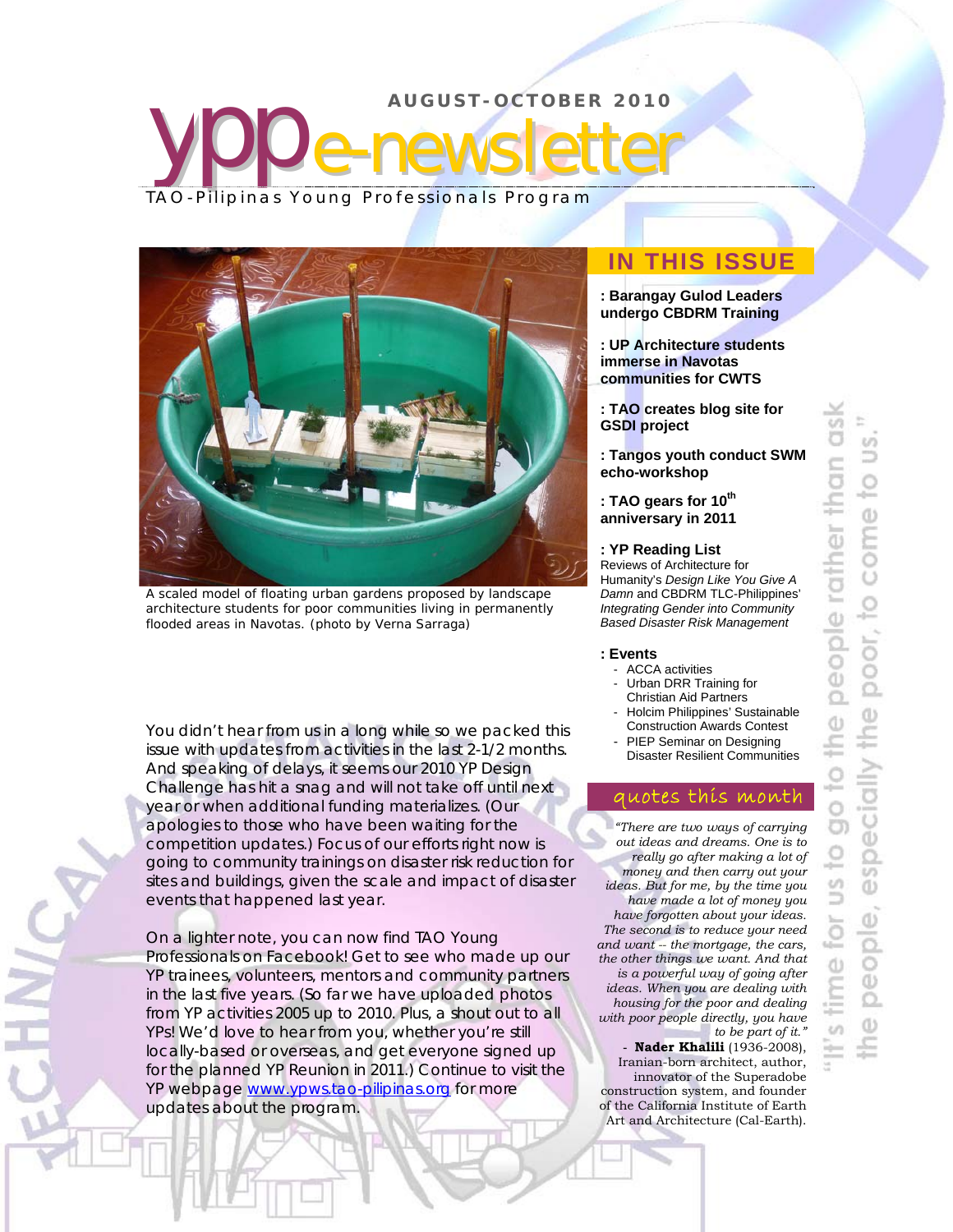### **08-09.2010 News Features**

## **Barangay Gulod Leaders Undergo CBDRM Training**

A Community-Based Disaster Risk Management (CBDRM) training was carried out for community and barangay leaders of Barangay Gulod, Novaliches, Quezon City last September 2 to 5, 2010. Barangay Gulod, situated along Tullahan River, was one of the areas severely affected by last year's massive flooding due to Tropical Storm Ondoy (*Ketsana*). The training was initiated by the Foundation for the Development of the Urban Poor (FDUP) with the assistance of TAO-Pilipinas' Education and Training (ET) Program. It was held to increase the participants' awareness on Disaster Risk Reduction (DRR) concepts and gain understanding on the impacts of hazards on their settlement areas. It also aimed to enable them to formulate community action plans to address their vulnerabilities.

The first 2 days of the training which involved lecture sessions and workshop activities were held at the National Confederation of Cooperatives (NATCCO) Training Center in Project 4, Quezon City. Resource speakers from the academe, scientific, national and local government offices, and non-government organizations were invited to provide inputs on CBDRM-related topics. These included *Implications of Climate Change to Human Settlements Development* by Dr. Laura David of the University of the Philippines Marine Science Institute (UP-MSI); *Key Concepts on CBDRM* by EnP. Rosalyn Veneracion of TAO-Pilipinas; *Impact and Lessons from Tropical Storm Ondoy* by Dr. Rosa Perez from



*The CBDRM training participants from Barangay Gulod with organizers from FDUP.* 



**Please turn to page 3.** 

*Participants complete the hazards and resources mapping exercise and identify evacuation routes in their community.* 

## **UP Architecture students immerse in Navotas communities for CWTS**

The first semester SY 2010-2011 at the UP College of Architecture in Diliman brought 65 junior and senior architecture students to the poor communities in Navotas to assist in making community maps to exemplify the current housing situation in the area and also support the urban garden/SWM project of TAO-Pilipinas in Navotas. Architecture and interior design students did the



*UP architecture and interior design students consult with community leaders*

mapping, while the landscape architecture students supported urban gardening.

The maps will help the people in planning for future community development projects and programs. The students mapped three areas in Barangay Tanza (Masagana, Bicol and Chungkang) and three areas in Barangay Tangos (R. Domingo, Dulong Tangos and Pantalan Uno). Community leaders hosted the students during the mapping conducted on September 11 and 25, 2010. The students' mapping outputs were presented to the community on October 1, 2010 during the First General Assembly of the ACCA Navotas Network (*see related article on page 6*).

**Please turn to page 3.**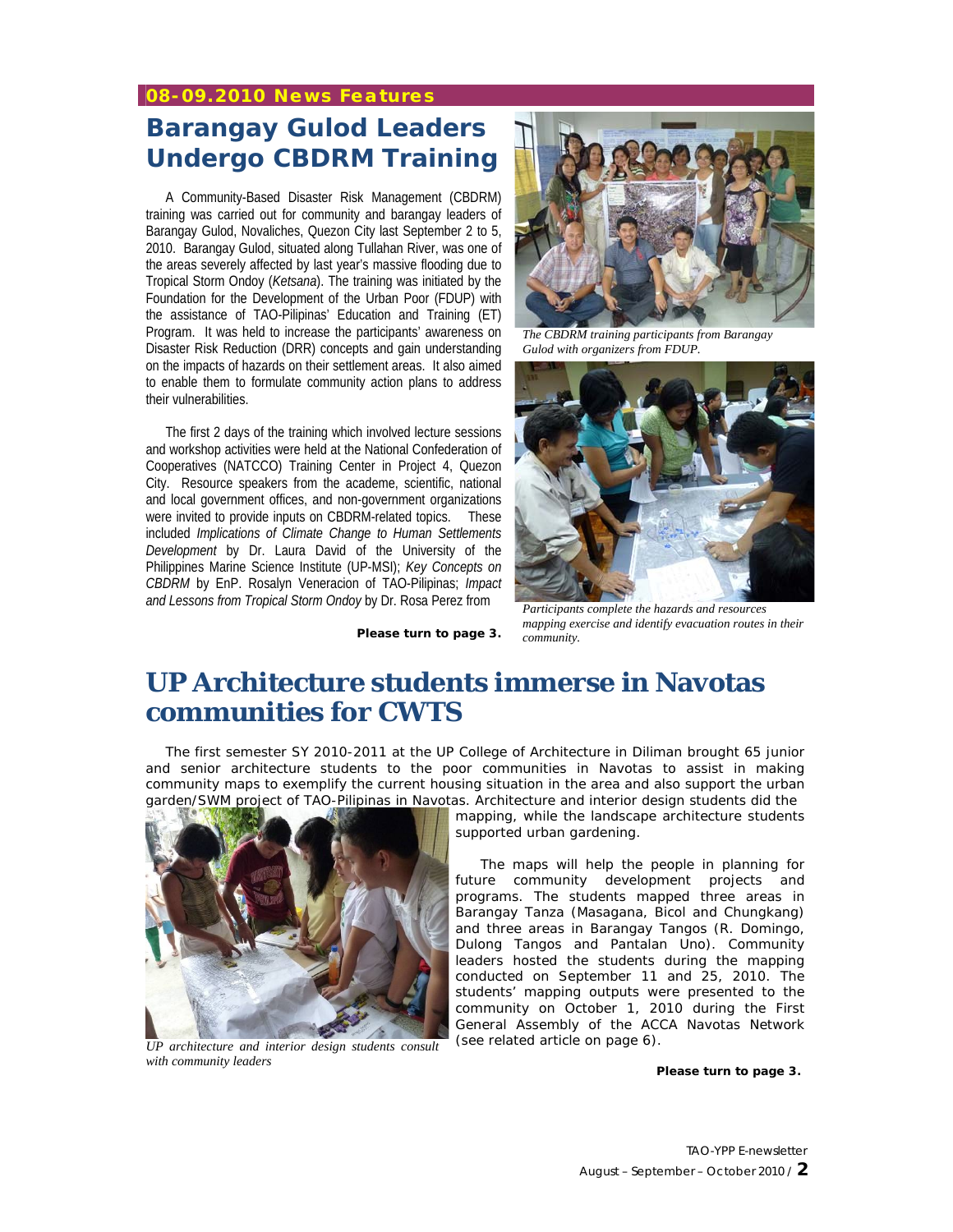## TAO creates blog site for GSDI project

TAO‐Pilipinas is conducting a research in partnership with the Global Spatial Data Infrastructure (GSDI) Association on Assessing the Spatial Data Infrastructure (SDI) Needs of Non‐ Government Organizations and Local Government Units in the Philippines, to be able to recommend steps for the development and use of Geographic Information Technologies (GIT) and SDI‐based services.

The GSDI Association is an inclusive organization of organizations, agencies, firms, and individuals from around the world with the purpose to promote international cooperation and collaboration in support of local, national and international spatial data infrastructure developments that will allow nations to better address social, economic, and environmental issues of pressing importance. The project aims to promote the cooperation and sustain the GIT activities of Philippine‐based NGOs and LGUs through the development of a spatial data infrastructure, which is at present inadequate. It requires the conduct of a needs assessment survey on the SDI requirements of the NGO sector and LGUs in the country that will hopefully lead to a more efficient means of data sharing/use for the improvement of NGO‐ and LGU‐led initiatives in the Philippines. Sixty NGOs and LGUs were asked to participate in the survey and currently, data/survey form retrieval is ongoing. The project is expected to be completed by November.

To promote awareness, a blog site was also developed containing news and stories on global initiatives regarding geospatial data infrastructure and geographic information system and updates about the project in the Philippines. Please visit the blogsite at http://sdi4philippines.blogspot.com *(Bey de Castro)*

 $\sim 0 \sim 0 \sim 0 \sim 0$ 

### **Barangay Gulod… (from page 2)**

The Manila Observatory (MO); *Participatory Research and Mapping in Barangay Gulod QC* by Ms. Teresa Antonio of Gulod Urban Poor Alliance (GUPA); *Hydro-Meteorological Hazards in Metro Manila* by Ms. Sharon Arruejo of Philippine Atmospheric Geophysical and Astronomical Services Administration (PAGASA); *Geological Hazards in Metro Manila* by Dr. Jane Punongbayan of Philippine Institute of Volcanology and Seismology (PHIVOLCS); *Q.C. Disaster Level of Response* by Dr. Noel Lansang of the Quezon City Department of Public Order and Safety; and *Typhoon and Earthquake-Resilient Shelter Design and Construction* by EnP. Geraldine Matabang of TAO-Pilipinas. *TAO's Rosalyn Veneracion explains the topographic* 

### **UP Architecture… (from page 2)**

Assistance for the urban gardening project in Masagana Area, Tanza was in the form of a floating garden scale model and inputs on the care and propagation of plants. Students visited the Masagana community on September 13 and presented their design proposal on September 19 during the Solid Waste Management workshop in Tangos (*see related article on page 4*).



*UP landscape architecture students look at existing urban gardening efforts of the flooded community* 



*Mapping outputs presented at a general assembly in Tangos* 

The students are undertaking the activities for the Civic Welfare Training Service (CWTS-1) course under the guidance of Arch. Arlene Christy Lusterio and Arch. Faith Varona, TAO staff and senior lecturers at the UPCA. *(Faith Varona)*

 $\sim$ 0 $\sim$ 0 $\sim$ 0 $\sim$ 



*map of Barangay Gulod*

Ample time for open forum allowed the audience to ask questions from the speakers and workshop activities were also integrated between the lecture sessions, ensuring that the participants were able to grasp the inputs provided by the resource persons. Among the training exercises were Hazards Identification and Assessment; Historical Timeline; Problem Tree Analysis; Hazards and Resources Mapping; and Identification of Evacuation Routes. *(Rosalyn Veneracion)*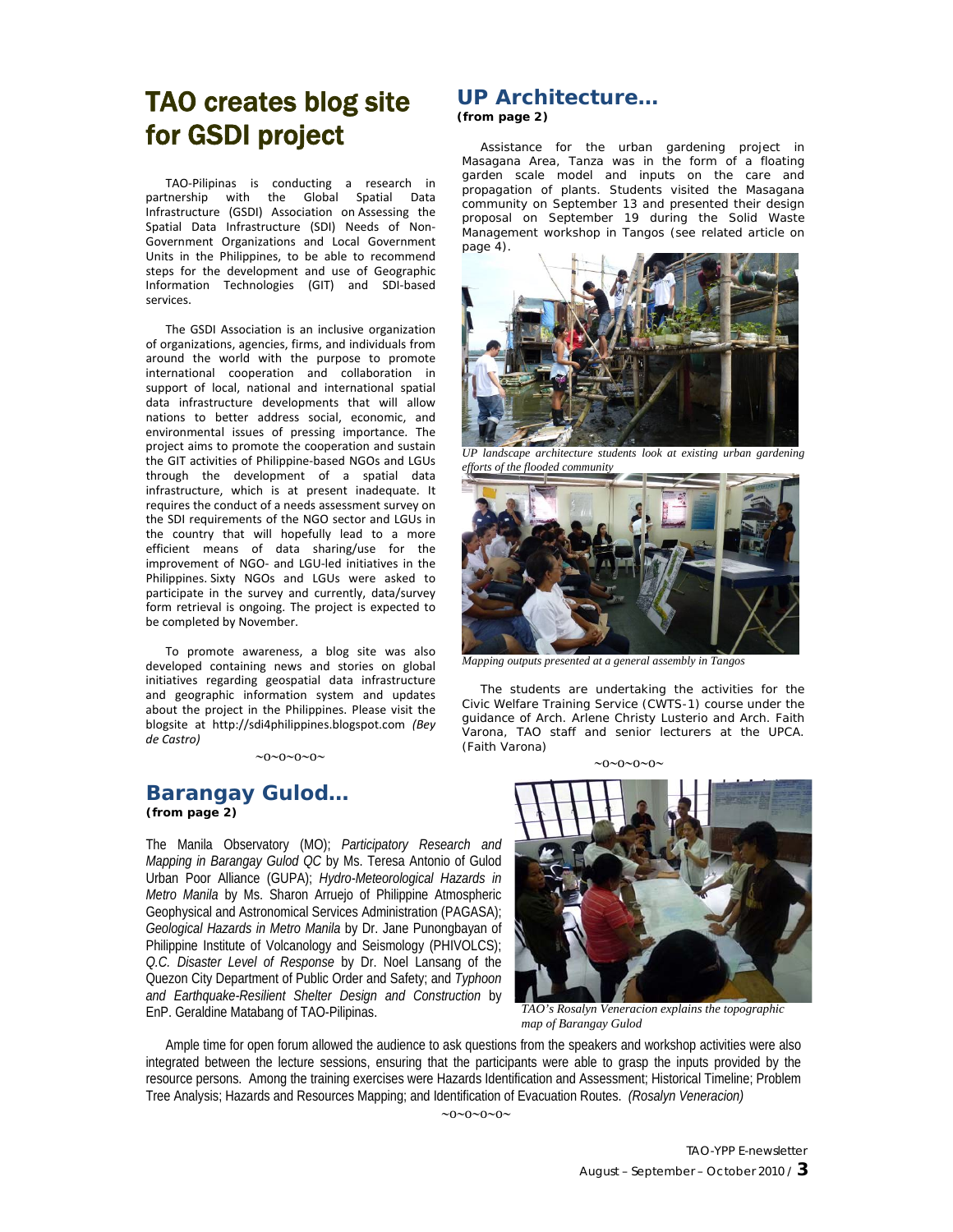# Tangos youth group conduct SWM echoworkshop

The youth group of Tangos, Navotas who participated in TAO's Community-Based Solid Waste Management (CBSWM) Workshops last year conducted an echo-workshop for other youths in their community. Organized as part of the ACCA Navotas Network activities, the CBSWM echoworkshop was held on September 18-19, 2010 at the Multipurpose Hall of Tangos, Navotas. The youth group, composed of Pilar Lee, Donalyn dela Cruz, Daryll Calaoagan, Apple Calaoagan and Jimmy Hersano, facilitated the activity with the help of the Project Management Committee (PMC) leaders and TAO representatives. About 45 participants from 5 communities in the ACCA Navotas Network, mostly young people, attended the workshop.

The echo-workshop focused on waste segregation, composting, and recycling and participants joined in various group activities, discussions and ice breakers. On the workshop's second day, an urban gardening proposal for the MASAGANA area in Navotas was presented by a group of UP Landscape Architecture students that included Jose Antonio Bimbao, Marc Davis Caveria, Maria Vio Bianca Fernandez, Maria Ana Victoria Soriano and Yves Bacabac. They proposed garden blocks (approximately 2x2 meters) that float with the rise and fall of the tide/flood constantly present in the area.

The workshop was also attended by Tanza barangay captain Gil Acupang who helped in giving

# **TAO gears for 10th anniversary in 2011**

TAO-Pilipinas will celebrate its 10th year on 2011 and a number of events have been lined up to mark the organization's decade-long experience in providing technical assistance to the marginalized sectors. In a simple celebration of TAO's 9th anniversary last August 21 at Pansol, Laguna, its staff members conceptualized and planned the activities that will run from August to December 2011. Events that TAO shall be holding include a Partners Forum, Photo-Exhibit, YPs' Reunion, and a Community Products Fair/Exhibit. A special anniversary issue of TAO Shelter Magazine will also be released.



*TAO-Pilipinas staff during their 9<sup>th</sup> anniversary celebration.* 

As part of the preparations for the 2011 events, a series of fund raising activities and sponsorship solicitation will be started in December this year. The first of these fund raisers will be a Pre-Christmas Rummage Sale at the TAO office in Diliman, Quezon City on December 3-4, 2010. Currently, TAO is requesting donations of children's clothes and toys that can be sold at urban poor-friendly prices for the Rummage Sale. *(Geraldine Matabang)*

 $20 \times 0 \times 0 \times 0$ 



*(L-R) CBSWM training participants and facilitators; scaled model of the floating garden proposal presented at the workshop* 

out certificates to participants. In the end, every community laid-out their action plan for their own solid waste management. The three communities in Barangay Tangos plan to re-echo the workshop to their community, make garbage cans and implement waste segregation. For MASAGANA, the plans include implementing urban gardening and setting up a materials recovery facility. The Bicol Area also plans to implement urban gardening in their community. *(Verna Sarraga)*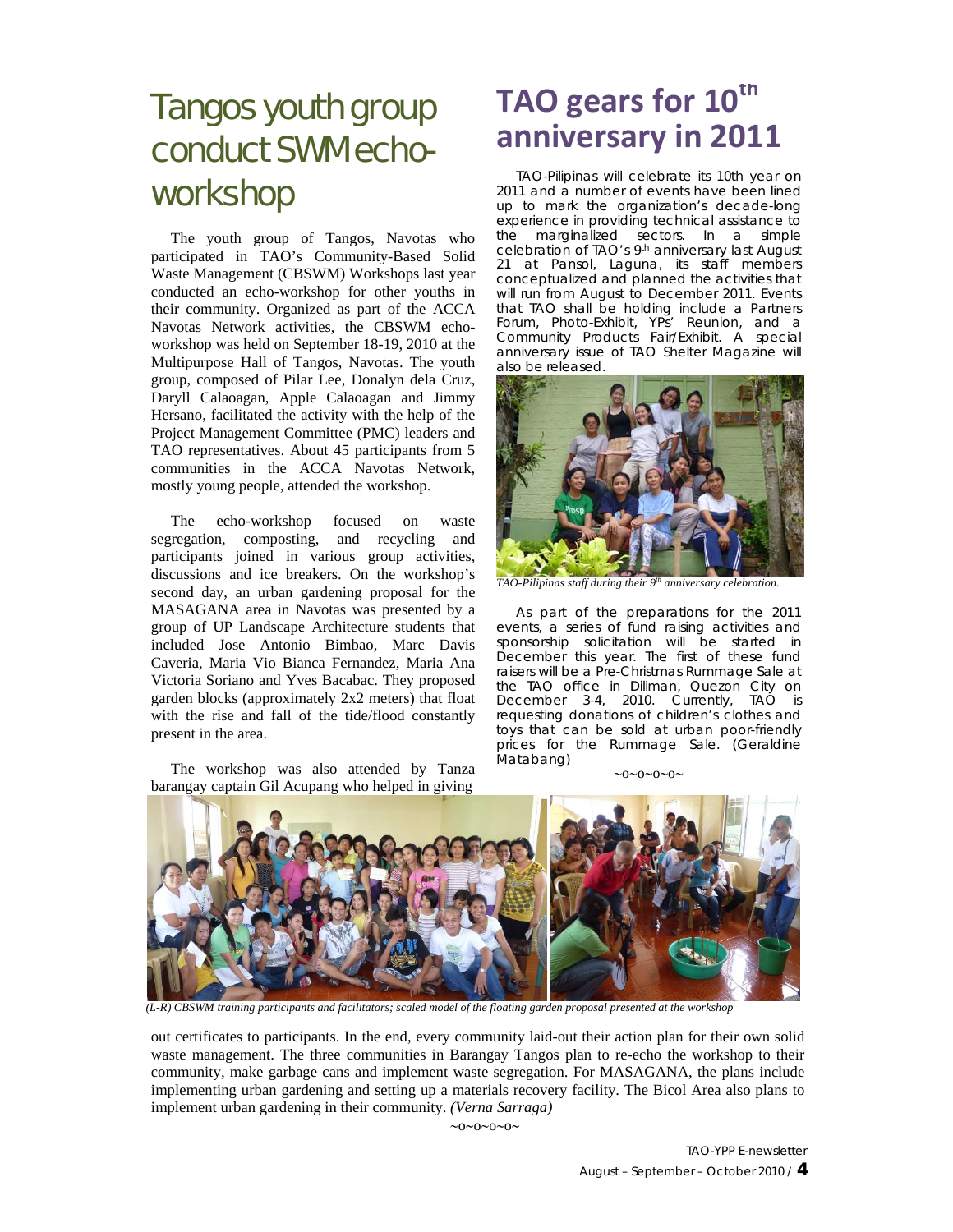### **YP Reading List**

Every issue, the YP e-newsletter features a selection of TAO Resource Center & Library materials as reviewed by TAO staff and volunteers. The TAO Resource Center & Library is now open for students and researchers' use. Library use is by appointment and guidelines may be viewed at **http://www.tao-pilipinas.org/resources/library**. You may call Angel Sales at 441-0998 / 436-7301 or email **lib@tao-pilipinas.org** to schedule your visit.



Title: **Integrating Gender into Community Based Disaster Risk Management: Training Manual** Author: **CBDRM Training and Learning Circle – Philippines** Publisher: **Center for Disaster Preparedness (2010)**

Integrating Gender into Community Based Disaster Risk Management (CBDRM) is a training manual for DRM practitioners advocating the use of the strengths of a community in facing disaster risks. Included are the strengths of women, youth and children – typically called the vulnerable sector and oftentimes considered as merely recipients of aid. It highlights the modern approach in handling disaster risks, laying emphasis on proactive pre-disaster activities of prevention, mitigation and preparedness.

Publication of this book is really timely since DRM and Disaster Risk Reduction (DRR), together with Climate Change Adaptation, are current popular issues. This will be very valuable to those groups, both Local Government and Non-Government organizations, which have now recognized the importance of gender‐sensitive CBDRM and are just starting to incorporate such process into their usual activities and services provided for the community. The steps in the manual are easy to follow, as the writers made sure that the layout is organized by listing important items in bullets and providing useful tips to the facilitator. I was pleased that the manual has found methods of helping the community understand abstract or indefinable concepts in DRM. I myself was able to use the "Shaking Table Demonstration" to illustrate hazard, vulnerability, risk and risk management in a recently conducted CBDRM training for an urban poor community. It has also incorporated case studies, CBDRM good practices as well as fun workshop exercises that could be modified and applied in other workshops aside from CBDRM.

The book is both a training manual and a reference material. And as a reference material, I would suggest for it to have a 2<sup>nd</sup> volume that would share the experiences or modifications carried out by groups who have actually used the manual. There could also be updates on its statistical tables and improvement on some typographical errors. *(Rosalyn Veneracion)*

 $\sim 0 \sim 0 \sim 0 \sim$ 



#### Title: **Design Like You Give A Damn (Architectural Responses to Humanitarian Crises)** Editor: **Architecture for Humanity** Publisher: **Metropolis Books (2006)**

Design Like You Give A Damn showcases 80 different ways that architecture can be employed to address humanitarian issues such as homelessness, access to clean water and sanitation, HIV/AIDS, displacement in conflict areas, and emergency shelter. The book is divided into four sections (Housing; Community; Water, Energy and Sanitation; and Politics, Policy and Planning) and each of the 80 projects featured are not only well-illustrated but presented with explanatory text. The introductory section on 100 Years of Humanitarian Design (by Kate Stohr) is an excellent and well-researched overview on the history of social housing and socially-

conscious design movement, even providing a timeline of the most significant responses to disaster events since the 1900s.

The book presents to its readers a wealth of architectural design ideas and innovations that target the most marginalized sectors of society, bringing to light the potential for design professionals to lead in providing solutions to humanitarian crises. For architects who are looking towards a more socially-responsive career direction, this book provides ample inspiration. This book is useful not only for architects but for those who are working in the fields of post-disaster rebuilding and sustainable community development. Each project is described in the context of its location and the challenges that the proponents experienced to bring their design ideas to reality. Lessons on which designs worked and what still needed to be refined are explored. Collaboration and participatory design processes are also given emphasis in most of the featured projects.

I recommend Design Like You Give A Damn as essential reading for design students as it provides a strong introduction into the role of designers in improving quality of life, especially of those who are living in the direst conditions. (A second edition is set to be published by Architecture for Humanity.) *(Geraldine Matabang)*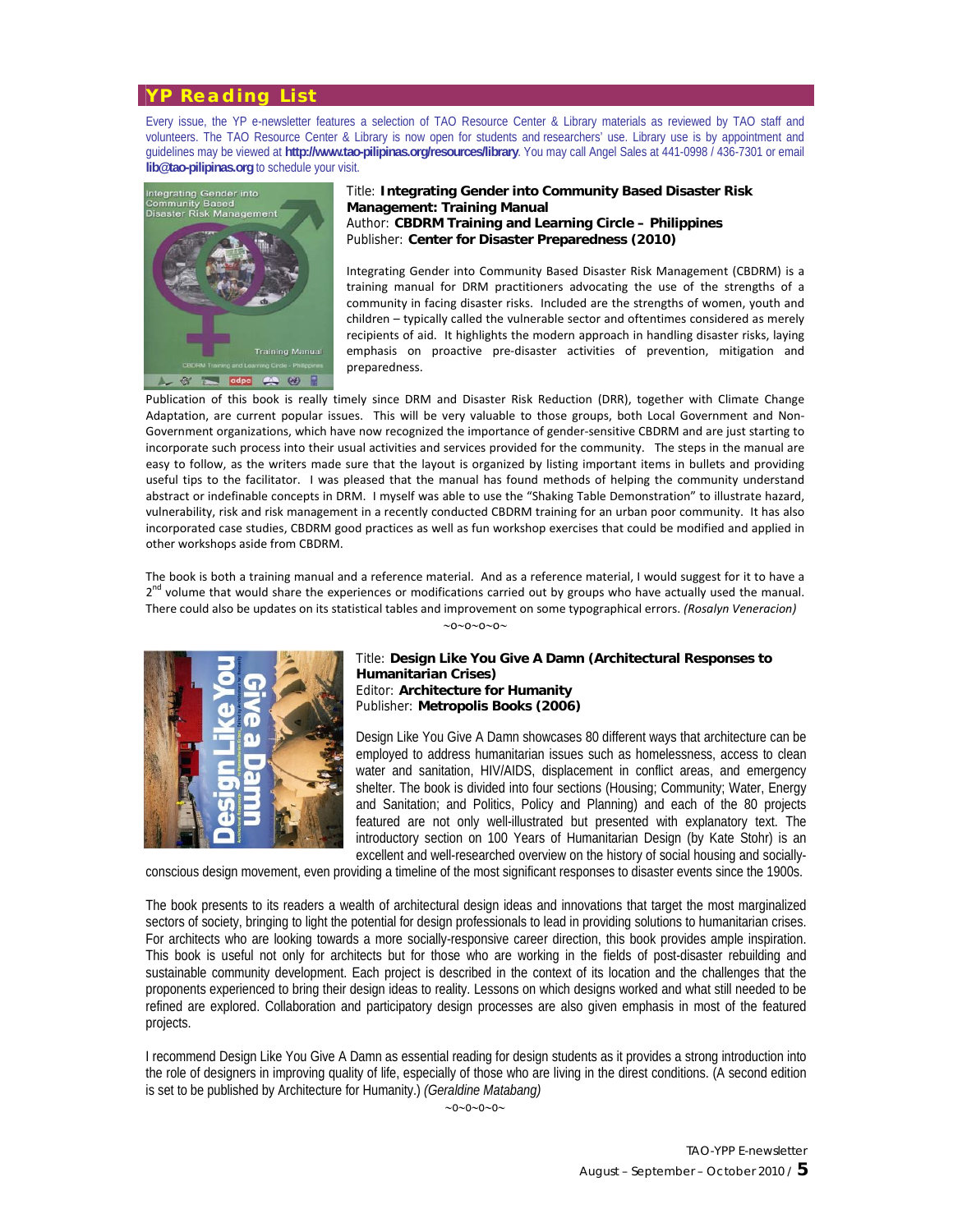### **Events**

## **First General Assembly of the ACCA Navotas Network**



Five community organizations from two barangays in Navotas held its first general assembly last October 1, 2010 in M/S Noah Training Center, Barangay Tanza, Navotas. Some guests were present including Bishop Deogracias Iniguez from the Diocese of Kalookan, Emma Manjares and company of Damayan ng Mamamayang Pilipinong Api (DAMPA), Ms. Leonora Acosta of M/S Noah Training Center, the Barangay Secretary of Tanza, and Jayne Banayad, a representative from the Office of Congressman Tobias Tiangco.

Presented in the event were the ACCA Navotas Network

projects and some of the issues, problems and plans from each of the 5 member-organizations --- Masagana of Navotas Neighborhood Association; Samahang Pantalan Uno; Samahan ng Kababaihan sa Dulong Tangos; and Samahan ng Maliliit na Mangangalakal sa R. Domingo. The network's annual report was also presented by Arlene Christy D. Lusterio of TAO-Pilipinas, the NGO proponent of the ACCA project in Navotas City. Bishop Iniguez, Ms. Manjares of Dampa and Ms. Leonora Acosta of M/S Noah Training Center shared their praises and support to the efforts of the communities in Navotas. Bishop Deo pointed out that good and successful community initiatives are good models that should be shared and replicated in other poor communities especially in Navotas. (Arlene Lusterio)

 $\sim 0 \sim 0 \sim 0 \sim 0$ 

### **Christian Aid organizes Urban DRR Training for Partners**



Christian Aid initiated a series of Disaster Risk Reduction (DRR) workshops for its partners in the Typhoon Ketsana Rehabilitation Program. The first, entitled "Urban DRR Workshop", aimed to provide a venue for learning and sharing of experiences on communitybased urban DRR. It was held on August 9-12, 2010 at the Institute of Social Order (ISO), Ateneo de Manila University Campus in Quezon City. Participants to the workshop are expected to conduct local DRR trainings and Participatory Capacities and Vulnerabilities Assessment (PCVA) in partner communities.

The 4-day workshop focused on Basic DRR Concepts, Urban Hazards, Urban Vulnerabilities, DRR Strategies and PCVA facilitated by Toning Balang of Fellowship for Organizing Endeavors, Inc. (FORGE), Raymund Daen of Community Organization of the Philippines Enterprise (COPE) Foundation, Inc. and Allan Vera of Christian Aid. It was attended by Christian Aid partner organizations including TAO-Pilipinas, Inc., along with seven (7) other organizations namely, Center for Disaster Preparedness (CDP); Community Organizers Multiversity (COM); Partnership of Philippine Support Service Agencies, Inc. (PHILSSA); Sentro ng Alternatibong Lingap Panligal (SALIGAN); Socio-Pastoral Institute (SPI); Unlad-Kabayan Migrant Services Foundation Inc.; and Urban Poor Associates (UPA).

The next workshop, called Christian Aid Rapid Response and Assessment Team or CARRAT Training is scheduled on October 19-20, 2010 and shall discuss Basic Humanitarian Action Concepts, International Standards, Emergency Assessment, and Emergency Response Contingency Planning. (Rosalyn Veneracion)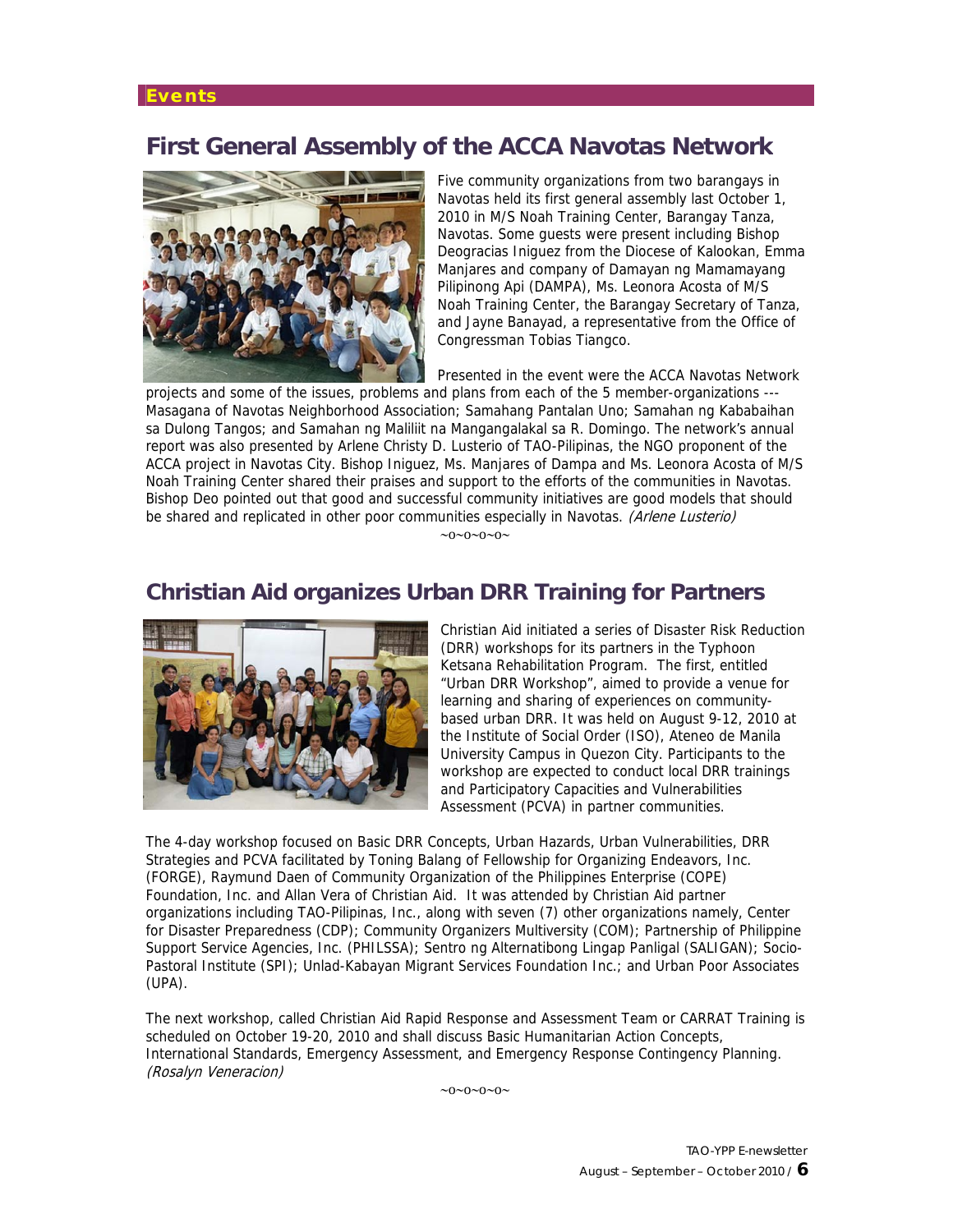## **Holcim Philippines launches Awards for Sustainable Construction**



Holcim Philippines recently launched the Awards for Sustainable Construction at The Grove in Pasig on August 10, 2010. The event was attended by its partners in media, the academe, building industry, and civil society. Holcim launched both the Foundation Award for Sustainable Construction (a global competition already in its third cycle) and the Journalism Award for Sustainable Construction which is a local initiative that will reward articles relating to sustainable construction.

During the event, key personalities who gave short talks included landscape architect Paulo Alcazaren of Bluprint Magazine, architect Edgardo Reformado of Green Architects Advocates of the Philippines, and social entrepreneur Illac

Diaz of My Shelter Foundation. Popular alternative-folk singer Noel Cabangon also performed songs at the launch.

The Foundation Award, set to run until March 2011, has a Main Category (open to architects, planners, engineers, project owners, construction firms and builders) and a Next Generation Category (for student projects). The Journalism Award, on the other hand, will run from August until October 2010 and also has a Media Category and a Student Category. More information on the competitions is available online at www.holcimfoundation.org and www.holcimjournalismawards.ph. (Geraldine Matabang)

 $\sim 0 \sim 0 \sim 0 \sim 0$ 

## **PIEP & US Embassy Manila sponsor seminar on Designing Disaster Resilient Communities**



The Philippine Institute of Environmental Planners (PIEP) and the US Embassy in Manila co-sponsored a seminar entitled "Designing Disaster Resilient Communities: Bridging the Hazards Management-Climate Change Adaptation Divide" last September 14, 2010 at the Sulo Riviera Hotel in Quezon City. It was attended by around 90 participants, most of them environmental planners, as well as representatives from national government agencies, local

government units, the academe, and non-government organizations.

Dr. Gavin Smith, Executive Director of the Center for the Study of Natural Hazards and Disasters at the University of North Carolina at Chapel Hill, was the event's guest speaker. He emphasized the role of planning to bridge hazards management and climate change adaptation and presented various examples of mitigation, recovery and reconstruction strategies following different disasters in the United States, including Hurricane Katrina. He also commended the Philippines for its national policies on Disaster Risk Reduction (DRR) and Climate Change Adaptation (CCA), namely RA 10121 and RA 9729 respectively. From time to time, participants were given opportunities to ask questions, provide comments or share their experiences relevant to DRR and CCA. After the seminar, the speaker travelled to Cebu City to impart the same presentation on September 15 as well as in Davao City on September 17, 2010. (Rosalyn Veneracion, with photo by Albert Zambrano)